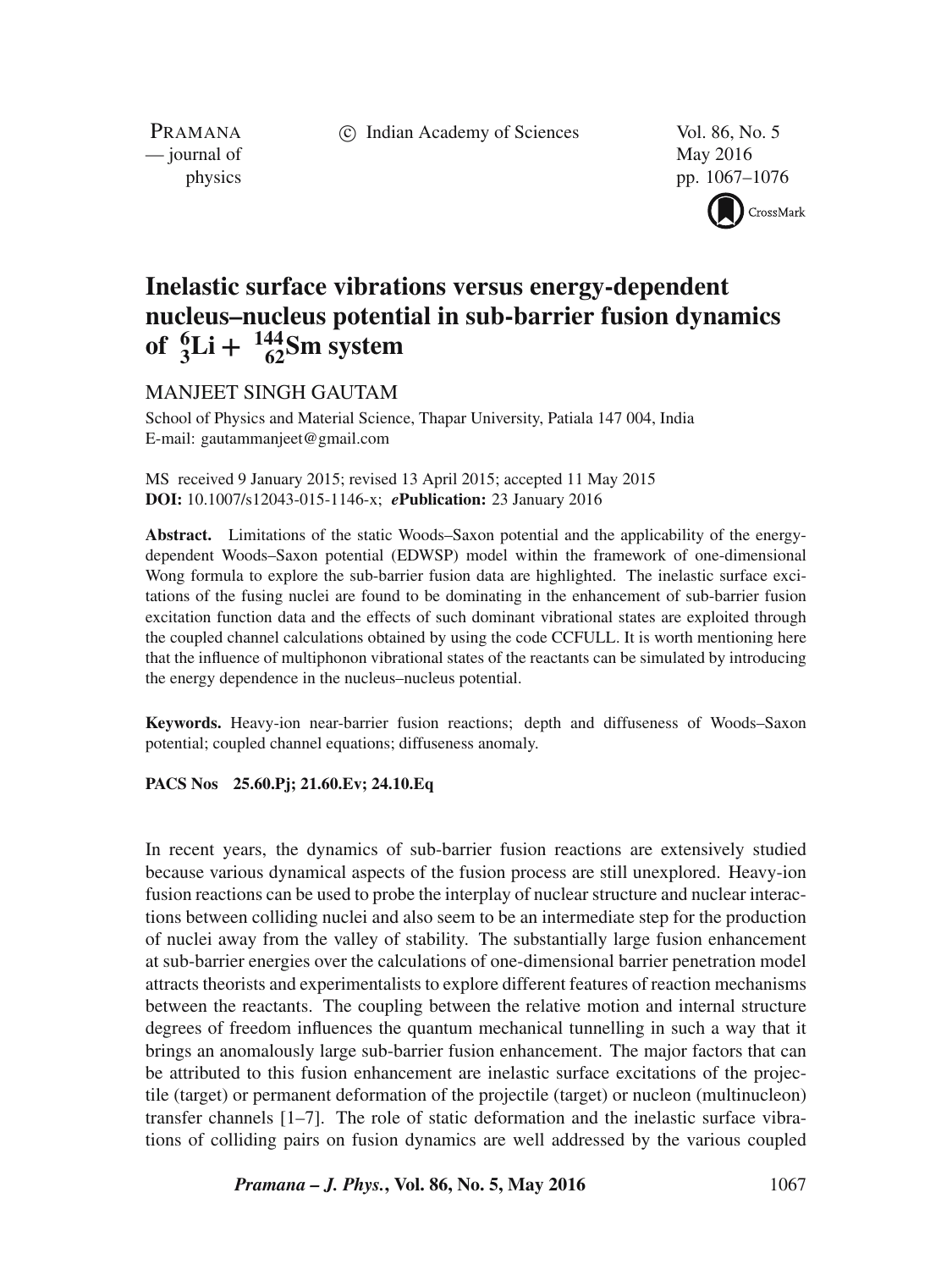channel models [1–7]. However, the impacts of neutron transfer channels have not been fully explored because transferring of neutrons is insensitive to fusion barrier. The neutrons can flow between collision partners at large internuclear separation which makes fusion process a complex rearrangement of nucleons [8–10].

The complex interactions between fusing nuclei are often described by the effective nucleus–nucleus potential, which is the primary ingredient to examine the various aspects of reaction dynamics. The correct knowledge of nucleus–nucleus potential is extremely desirable for the good understanding of fusion dynamics. Generally, the influences of internal structure degrees of freedom are addressed through this potential. The Coulomb and centrifugal terms are well understood but the large ambiguities in the nuclear part of nucleus–nucleus potential restrict basic understanding of different properties of nuclear interactions. The elastic scattering and inelastic scattering are mainly sensitive to surface region of the nuclear potential, while the fusion reactions are quite sensitive to the inner part of the nucleus–nucleus potential and thus these nuclear processes provide complementary information with regard to the optimum form of nucleus–nucleus potential [11–13]. In this regard, various parametrizations of the nuclear potential were used to explore a variety of nuclear phenomena in connection with heavy-ion reactions wherein many attempts have been made to extract intimate link with the accurate picture of nuclear potential by analysing large set of experimental data. The different coupled channel formulations make use of the standard energy-independent Woods–Saxon potential for explaining the dynamics of fusion process [1–7]. Among three parameters of static Woods–Saxon potential, the diffuseness parameter is related to the slope of nuclear potential in the tail region of the Coulomb barrier wherein fusion starts to take place [12]. In the past few years, large values of diffuseness parameters ranging from  $a = 0.75$  fm to  $a = 1.5$  fm were used to describe the behaviour of sub-barrier fusion data. Surprisingly, such values are much larger than  $a = 0.65$  fm deduced from the elastic scattering data. This diffuseness anomaly, which might be an artifact of various kinds of static and dynamical physical effects, reflects the systematic failure of the static Woods–Saxon potential for simultaneous description of elastic scattering process and the fusion process [1–13]. Different kinds of static and dynamical channel coupling effects, which generally occur in the surface region of the nuclear potential or in the tail region of the Coulomb barrier, are responsible for the modification of potential parameters but the clarifications of such facts require more intensive theoretical and experimental studies.

In order to resolve such issues of heavy-ion fusion dynamics, several efforts were undertaken in previous works [14–26] to describe the experimental data of various heavyion fusion reactions by using the energy-dependent nucleus–nucleus potential. Recently, the energy-dependent Woods–Saxon potential (EDWSP) model [14–26] was successfully used to explore the fusion dynamics of stable nuclei such as  $^{40,48}_{20}Ca + ^{90,96}_{40}Zr$ ,<br> $^{32,36}_{16}S + ^{90,96}_{40}Zr$ ,  $^{40,48}_{40}Ca + ^{48}_{20}Ca$ ,  $^{32}_{16}S + ^{112,116,120}_{50}Sn$ ,  $^{32,36}_{16}S + ^{110}_{46}Pd$  and  $^{28}_{14}Si +$ reactions, wherein the effects of either the vibrational character of the colliding nuclei or/and the nucleon (multinucleon) transfer channels were found to be dominating. The influences of such dominant channels and other static and dynamical physical effects which arise due to nuclear structure degrees of freedom of colliding pairs were adequately analysed within the context of the EDWSP model. From the previous work, one can realize that the closely similar features of heavy-ion fusion dynamics, which arise due to internal structure of colliding pairs, can be reproduced by entertaining energy dependence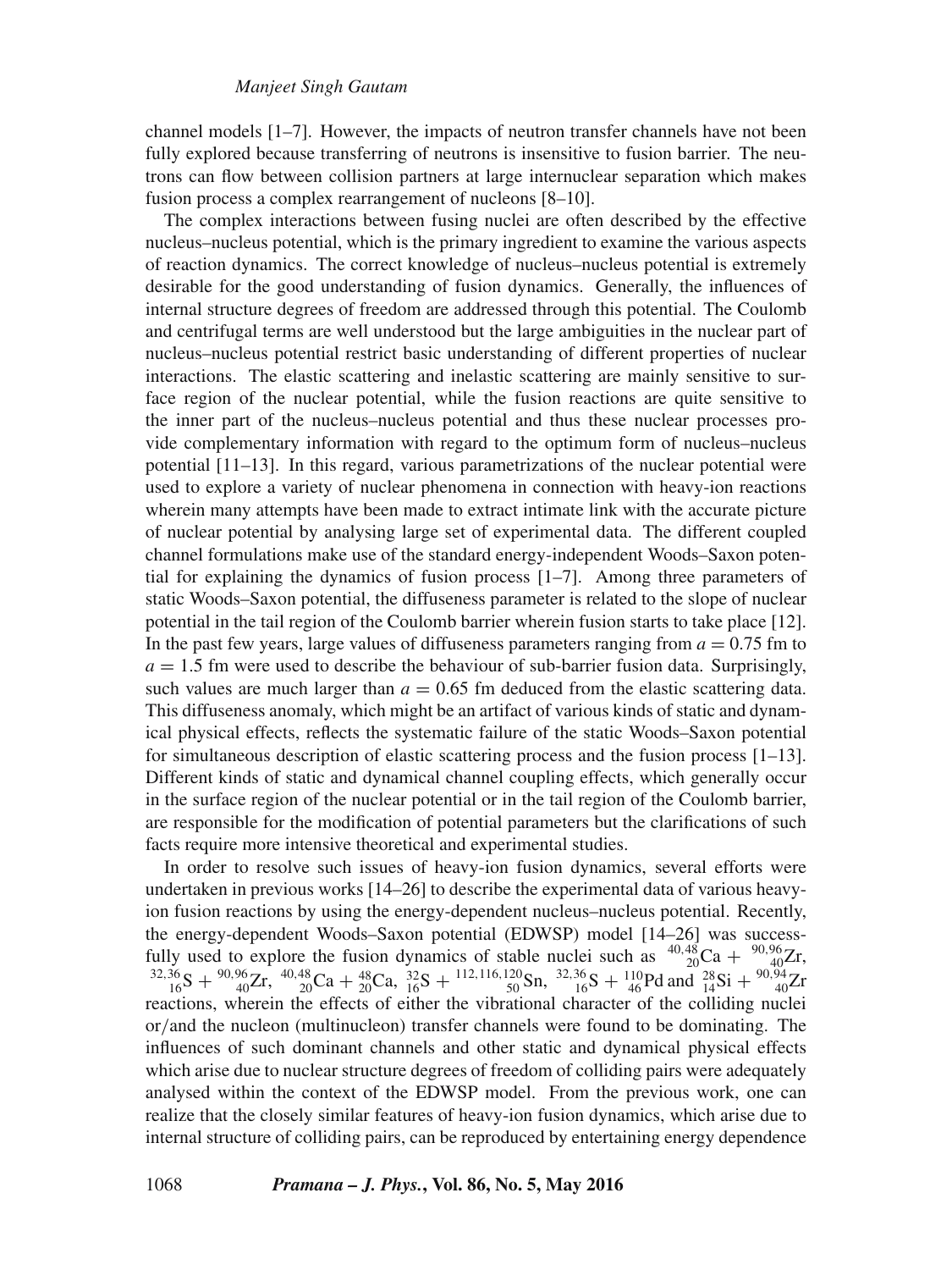in the real part of the nucleus–nucleus potential in such a way that it becomes more attractive at sub-barrier energies. The energy dependence in nucleus–nucleus potential effectively decreases the height of fusion barrier between colliding nuclei and hence predicts larger sub-barrier fusion cross-section with respect to the energy-independent one-dimensional barrier penetration model. Similar conclusions are also evident from the coupled channel calculations of a wide range of projectile–target combinations  $[1-7]$ . The necessity of introducing energy dependence in real part of the nucleus–nucleus potential is evident from the nucleon–nucleon interactions and also from the non-local quantum effects [27–30]. To address the issues related to the optimum form of nucleus–nucleus potential, the present work is mainly focussed on the limitations of static Woods–Saxon potential and the applicability of the energy-dependent Woods–Saxon potential for exploration of sub-barrier fusion dynamics. For this, the fusion dynamics of the  ${}^{6}_{3}\text{Li} + {}^{144}_{62}\text{Sm}$ system has been considered in the present analysis [31]. Theoretical calculations have been performed by using the static Woods–Saxon potential and the EDWSP model in conjunction with one-dimensional Wong formula [32]. The underlying reason to choose the fusion dynamics of the  ${}^{6}_{3}\text{Li} + {}^{144}_{62}\text{Sm}$  system is the rich interplay of multiphonon vibrational states of the colliding pairs [31]. For coupled channel calculations, the static Woods–Saxon potential is used in the coupled channel code CCFULL [33] wherein the effects of multiphonon vibrational states of the colliding nuclei can be accurately included. In the coupled channel calcalutions, the projectile is considered as inert while the role of inelastic surface vibrations of the target nucleus has been properly entertained. The static Woods–Saxon potential along with Wong formula fails to accurately describe the fusion enhancement of the  ${}^{6}_{3}\text{Li} + {}^{144}_{62}\text{Sm}$  system and thus reflects the inconsistency of static Woods–Saxon potential for exploring heavy-ion fusion dynamics. However, the scenario of fusion enhancement of the  ${}^{6}_{3}\text{Li} + {}^{144}_{62}\text{Sm}$  system has been successfully explored by the EDWSP model [14–26], wherein the energy dependence in Woods–Saxon potential simulates the coupling effects of the dominant channels.

The partial wave fusion cross-section is given by the following expression:

$$
\sigma_{\mathcal{F}} = \frac{\pi}{k^2} \sum_{\ell=0}^{\infty} (2\ell+1) T_{\ell}^{\mathcal{F}}.
$$
 (1)

Based on the parabolic approximation of effective interaction potential between the colliding nuclei, Hill and Wheeler proposed the following expression for tunnelling probability  $(T_{\ell}^{\rm F})$  [34]:

$$
T_{\ell}^{\text{HW}} = \frac{1}{1 + \exp[(2\pi/\hbar\omega_{\ell})(V_{\ell} - E)]}.
$$
 (2)

This expression was further simplified by Wong using the following assumptions for the barrier position, barrier curvature and barrier height [32]:

$$
R_{\ell} = R_{\ell=0} = R_{\text{B}},
$$
  
\n
$$
\omega_{\ell} = \omega_{\ell=0} = \omega,
$$
  
\n
$$
V_{\ell} = V_{\text{B}} + \frac{\hbar^2}{2\mu R_{\text{B}}^2} \left[ \ell + \frac{1}{2} \right]^2.
$$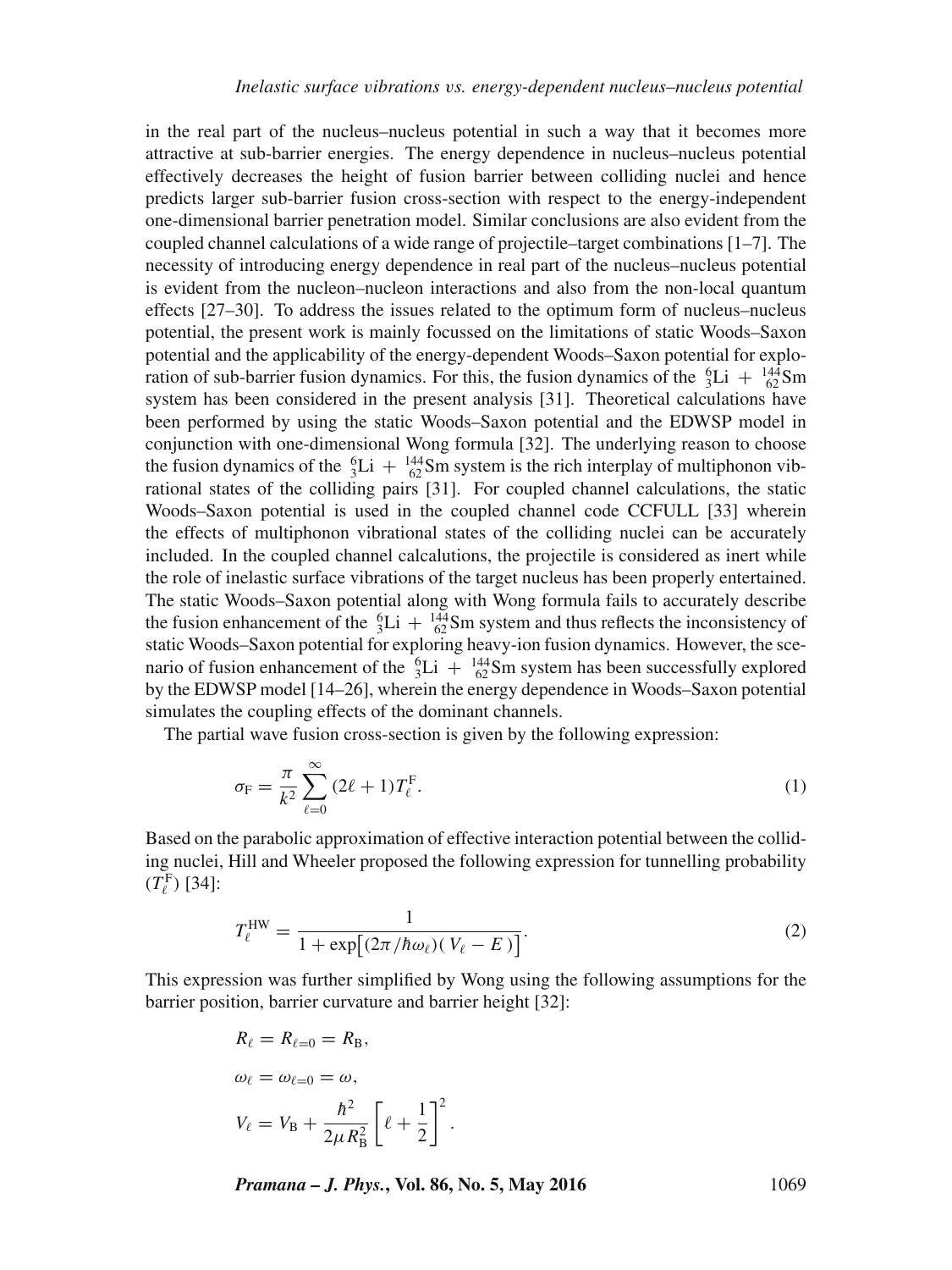Using these assumptions and substituting eq.  $(2)$  into eq.  $(1)$ , the fusion cross-section can be written as

$$
\sigma_{\rm F} = \frac{\pi}{k^2} \sum_{\ell=0}^{\infty} \frac{(2\ell+1)}{\left[1 + \exp(2\pi/\hbar\omega) \left(V_{\ell} - E\right)\right]}.
$$
\n(3)

According to Wong, infinite numbers of partial waves are participating in the fusion process. So changing the summation over  $\ell$  into integral with respect to  $\ell$  in eq. (3) and by solving the integral, one can obtain the following final expression of the Wong formula [32]:

$$
\sigma_{\rm F} = \frac{\hbar \omega R_{\rm B}^2}{2E} \ln \left[ 1 + \exp \left( \frac{2\pi}{\hbar \omega} \left( E - V_{\rm B} \right) \right) \right]. \tag{4}
$$

Theoretically, the standard way to address the effects of coupling between relative motion and the intrinsic degrees of freedom of colliding nuclei is to solve the coupled channel equations by including all the relevant channels [33,35,36]. Thus, the set of coupled channel equation can be written as

$$
\left[\frac{-\hbar^2}{2\mu}\frac{\mathrm{d}^2}{\mathrm{d}r^2} + \frac{J(J+1)\hbar^2}{2\mu r^2} + V_N(r) + \frac{Z_P Z_T e^2}{r} + \varepsilon_n - E_{\text{c.m.}}\right] \psi_n(r) + \sum_m V_{nm}(r)\psi_m(r) = 0.
$$
\n(5)

Here,  $\vec{r}$  represents the relative motion of the collision partners and  $\mu$  is the reduced mass of the colliding nuclei. The quantities  $E_{cm}$  and  $\varepsilon_n$  denote the bombarding energy in the centre of mass frame and the excitation energy of the *n*th channel respectively.  $V_{nm}$ is the matrix element of the coupling Hamiltonian, which in the collective model consists of Coulomb and nuclear components. The coupled channel code CCFULL [33] uses the following basic approximations to solve the coupled channel equations. The no-Coriolis or rotating frame approximation is used to reduce the number of coupled channel equations [33,35,36]. In this approximation, the *z*-axis is chosen in the direction of the relative separation  $\vec{r}$  of the colliding nuclei so that  $\theta = 0$  and the spherical harmonics become  $Y_{\lambda\mu}^*(\hat{r}) = \sqrt{(2\lambda + 1)/4\pi} \, \delta_{\mu,0}$ . This implies that the excited states of each nucleus will have the same spin projection on the rotating z-axis as in the respective ground states. Under this approximation, the numbers of the coupled equations to be solved are significantly reduced. For instance, the multipole excitation  $0^+ \rightarrow \lambda$  is represented by only one channel in this approximation, whereas  $(\lambda + 1)$  channels are required in the complete problem. Specifically, if one wants to include  $0^+, 2^+, 4^+$  and  $6^+$  rotational states of the deformed nucleus, a set of 16 coupled channel equations are to be solved but in no-Coriolis approximation this reduces to only four coupled channel equations [35,36]. Another approximation is the ingoing wave boundary conditions (IWBC) which are applicable for heavy-ion fusion reactions. According to IWBC, there are only incoming waves at the minimum position of potential pocket inside the Coulomb barrier, while there are only outgoing waves at infinity for all channels except for the entrance channel  $(n = 0)$ . The code CCFULL [33] makes use of energy-independent Woods–Saxon potential which is defined as

$$
V_N(r) = \frac{-V_0}{\left[1 + \exp\left(\frac{r - R_0}{a}\right)\right]}
$$
(6)

1070 *Pramana – J. Phys.***, Vol. 86, No. 5, May 2016**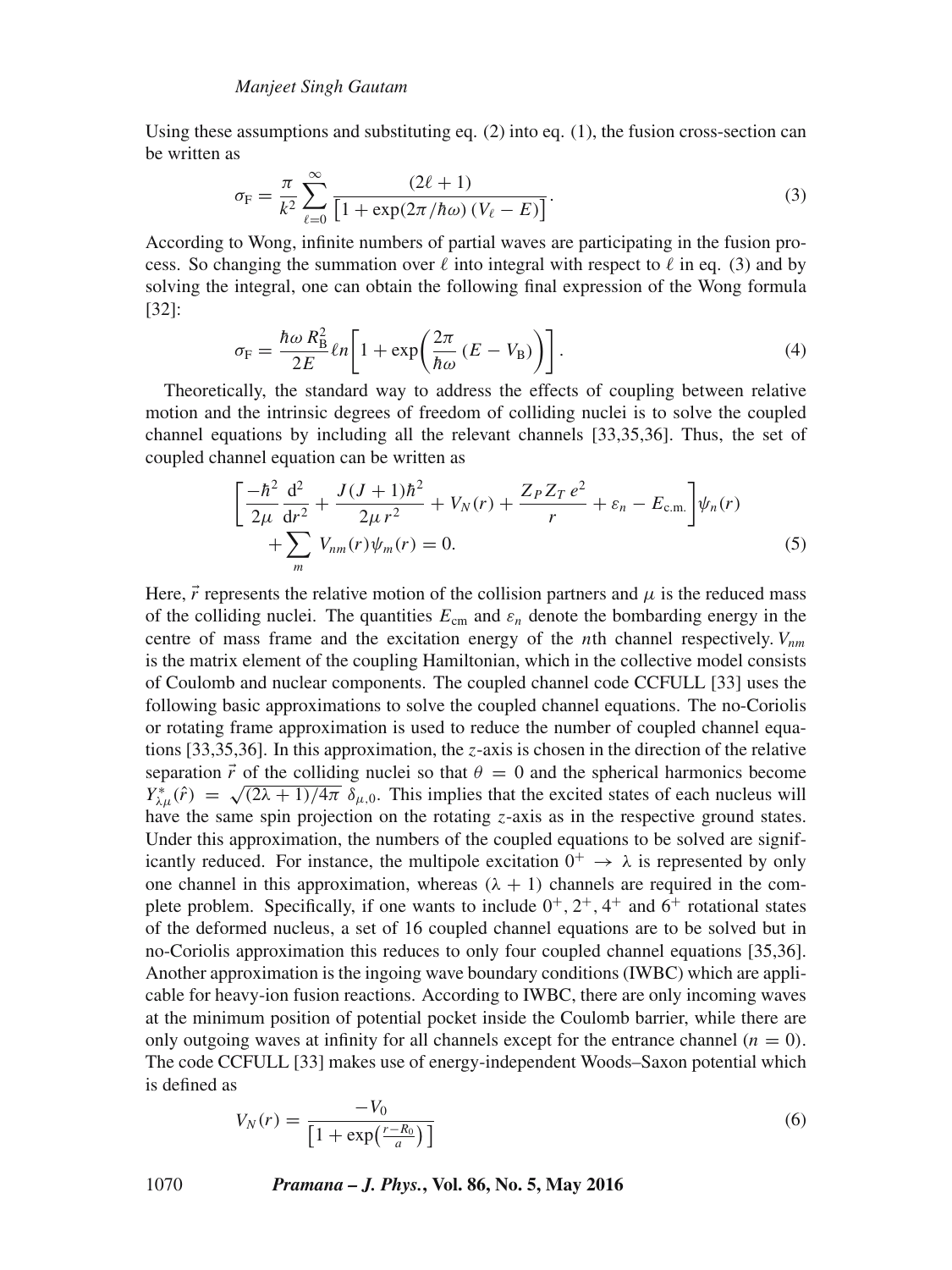with  $R_0 = r_0(A_P^{1/3} + A_T^{1/3})$ . The quantity  $V_0$  is the depth and a is the diffuseness parameter of nuclear potential. By including all the relevant channels, the fusion cross-section can be written as

$$
\sigma_{\mathcal{F}}(E) = \sum_{J} \sigma_{J}(E) = \frac{\pi}{k_0^2} \sum_{J} (2J+1) P_{J}(E), \tag{7}
$$

where  $P_J(E)$  is the total transmission coefficient corresponding to the angular momentum *J*.

The nucleus–nucleus potential, which highlights the different aspects of nuclear interactions and reaction dynamics between the colliding nuclei, is the fundamental characteristic of heavy-ion fusion reactions. The present article makes use of both the static Woods–Saxon potential and the energy-dependent Woods–Saxon potential in conjunction with one-dimensional Wong formula to describe the fusion dynamics of the  ${}^{6}_{3}\text{Li} + {}^{144}_{62}\text{Sm}$ system. In energy-dependent Woods–Saxon potential (EDWSP) model, the depth of the real part of the Woods–Saxon potential is defined as [14–26]

$$
V_0 = \left[A_P^{2/3} + A_T^{2/3} - (A_P + A_T)^{2/3}\right]
$$
  
 
$$
\times \left[2.38 + 6.8(1 + I_P + I_T)\frac{A_P^{1/3}A_T^{1/3}}{(A_P^{1/3} + A_T^{1/3})}\right] \text{MeV}, \tag{8}
$$

where

$$
I_P = \left(\frac{N_P - Z_P}{A_P}\right) \quad \text{and} \quad I_T = \left(\frac{N_T - Z_T}{A_T}\right)
$$

are the isospin asymmetry of collision partners. The EDWSP model includes the effects of surface energy as well as the isospin asymmetry of the colliding nuclei [14–26]. The first term in the square bracket of eq. (8) is directly proportional to the surface energy of the nucleus and hence strongly depends on the collective motion of all the nucleons inside the nucleus. Various channel coupling effects, which are responsible for the fusion enhancement at sub-barrier energies, are the surfacial effects and these surfacial effects modify the surface diffuseness as well as the surface energy of collision partners. For instance, the colliding nuclei overlap in the neck region wherein the densities of collision partners get fluctuated and such dynamical physical effects are responsible for the modification of diffuseness parameter. This brings the necessity for a larger value of the diffuseness parameter for reproducting fusion excitation function data  $[1-7]$ . The second term inside the square bracket of eq. (8) is directly related to the isospin asymmetry effects of the colliding nuclei. The isospin asymmetry is different for different isotopes of a particular element and hence isotopic effects are also included in the nucleus–nucleus potential through this term. In literature, abnormally large values of diffuseness parameters ranging from  $a = 0.75$  fm to  $a = 1.5$  fm have been used to account for the fusion dynamics of a wide range of projectile–target combinations [1–7]. This abnormally large diffuseness might be an artifact of various kinds of static and dynamical physical effects such as fluctuation of densities and surface energy of the colliding pairs. In the essence of requirement for a larger value of diffuseness parameter and the energy dependence in nucleus–nucleus potential [27–30], the energy dependence in the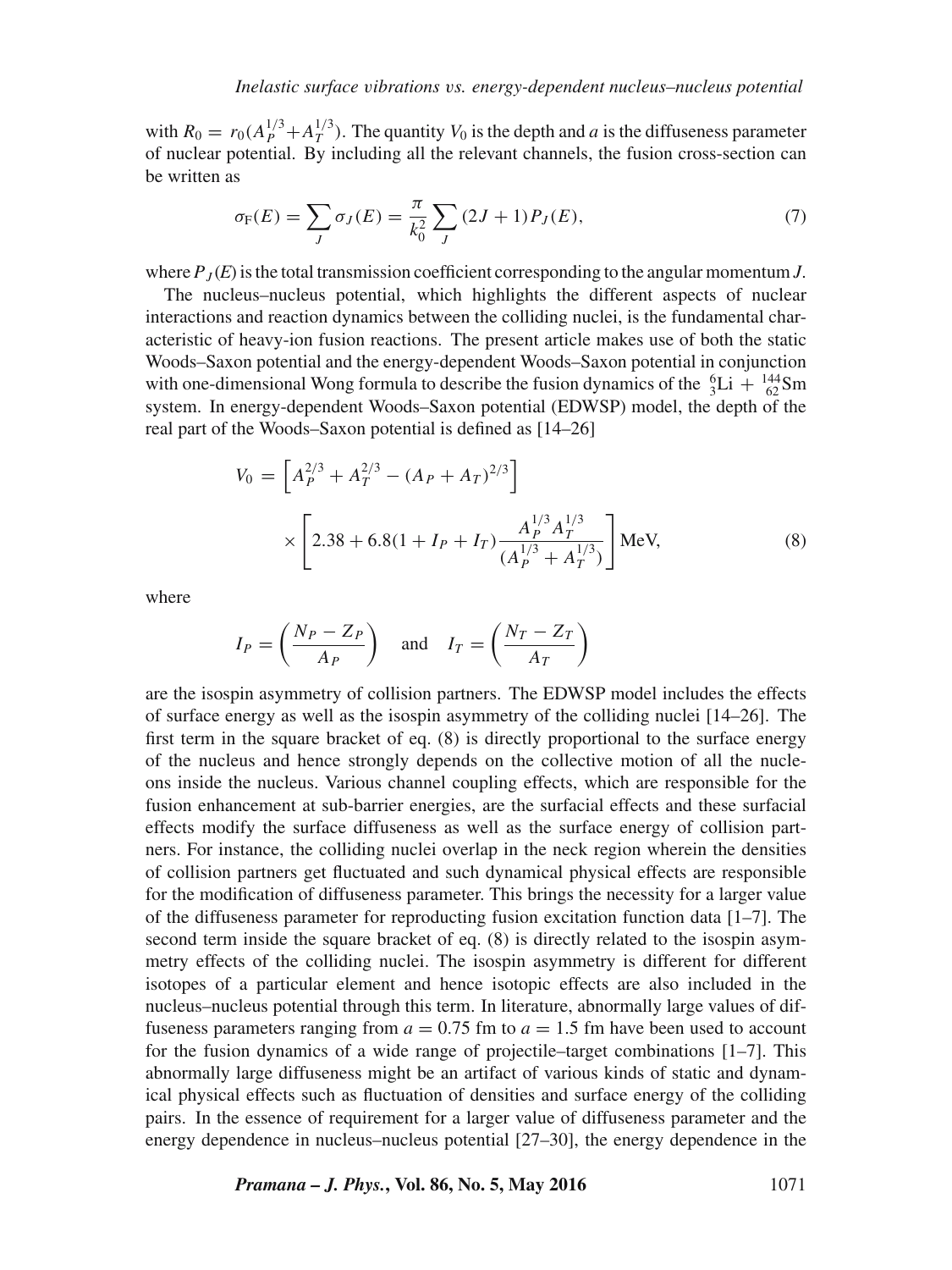Woods–Saxon potential is introduced via its diffuseness parameter and hence given by the following expression:

$$
a(E) = 0.85 \left[ 1 + \frac{r_0}{13.75(A_P^{-1/3} + A_T^{-1/3})(1 + \exp(\frac{(E/V_{B0}) - 0.96}{0.03}))} \right] \text{fm.}
$$
 (9)

In this expression, the range parameter  $(r_0)$  is treated as a free parameter and varied to adjust the values of diffuseness parameter required for addressal of fusion data. It is very important to note that the range parameter strongly depends upon the nature of fusing systems under consideration. In EDWSP model calculations, eq. (9) provides a wide range of diffuseness depending upon the value of  $r_0$  and the bombarding energy of collision partners. The coupled channel calculations based on static Woods–Saxon potential with large diffuseness parameters ranging from  $a = 0.75$  fm to  $a = 1.5$  fm have an effect that is closely similar to that of the shallow  $M3Y$  + repulsion potential in low-energy region [37–39]. Ghodsi *et al* [40] have showed that the M3Y + repulsion and static Woods–Saxon potential with large diffuseness parameter accurately reproduce the fusion dynamics of various heavy-ion fusion reactions and M3Y+repulsion can be accurately reproduced in sub-barrier energy region by static Woods–Saxon potential with large diffuseness parameter. In the present work, it was found that the predictions of the energy-dependent Woods–Saxon potential have close resemblance with that of the static Woods–Saxon potential with large diffuseness. This indicates that the EDWSP model also has close resemblance with that of the shallow M3Y+repulsion potential in their predictive power. It will be shown later that the theoretical calculations based on static Woods–Saxon potential (CCFULL calculations) must include couplings to inelastic surface excitations of the colliding nuclei and multinucleon transfer channels or other static and dynamical physical effects for complete description of the fusion data. However, the energy dependence in the nucleus–nucleus potential induces similar kind of channel coupling effects that arise due to intrinsic degrees of freedom of the colliding nuclei and hence accurately reproduces the sub-barrier fusion excitation function data of various projectile–target combinations as evident from the earlier works [14–26].

Before going into details of coupled channel calculations, the fusion dynamics of the  ${}^{6}_{3}\text{Li} + {}^{144}_{62}\text{Sm}$  system has been discussed within the framework of the energy-independent and the energy-dependent Woods–Saxon potential model in conjunction with the onedimensional Wong formula. For this system, the experimental data are substantially larger than the calculations of the one-dimensional Wong formula obtained by using static Woods–Saxon potential as shown in figure 1. The failure of static Woods–Saxon potential to provide accurate description of fusion data mirrors the significance of introduction of energy dependence in the real part of the nucleus–nucleus potential. In EDWSP model, the energy-dependent diffuseness parameter produces a distribution of barrier of varying heights. The barriers whose heights are smaller than that of an uncoupled barrier are responsible for the maximum flux lost from elastic channel to fusion channel and hence ultimately predict the larger sub-barrier fusion cross-section over the expectations of energy-independent one-dimensional Wong formula as evident from figure 1. Furthermore, in the EDWSP model, the variation of diffuseness parameter is effectively equivalent to the increase of capture radii of the colliding nuclei and this increase of capture radii of fusing nuclei indicates that the fusion process starts at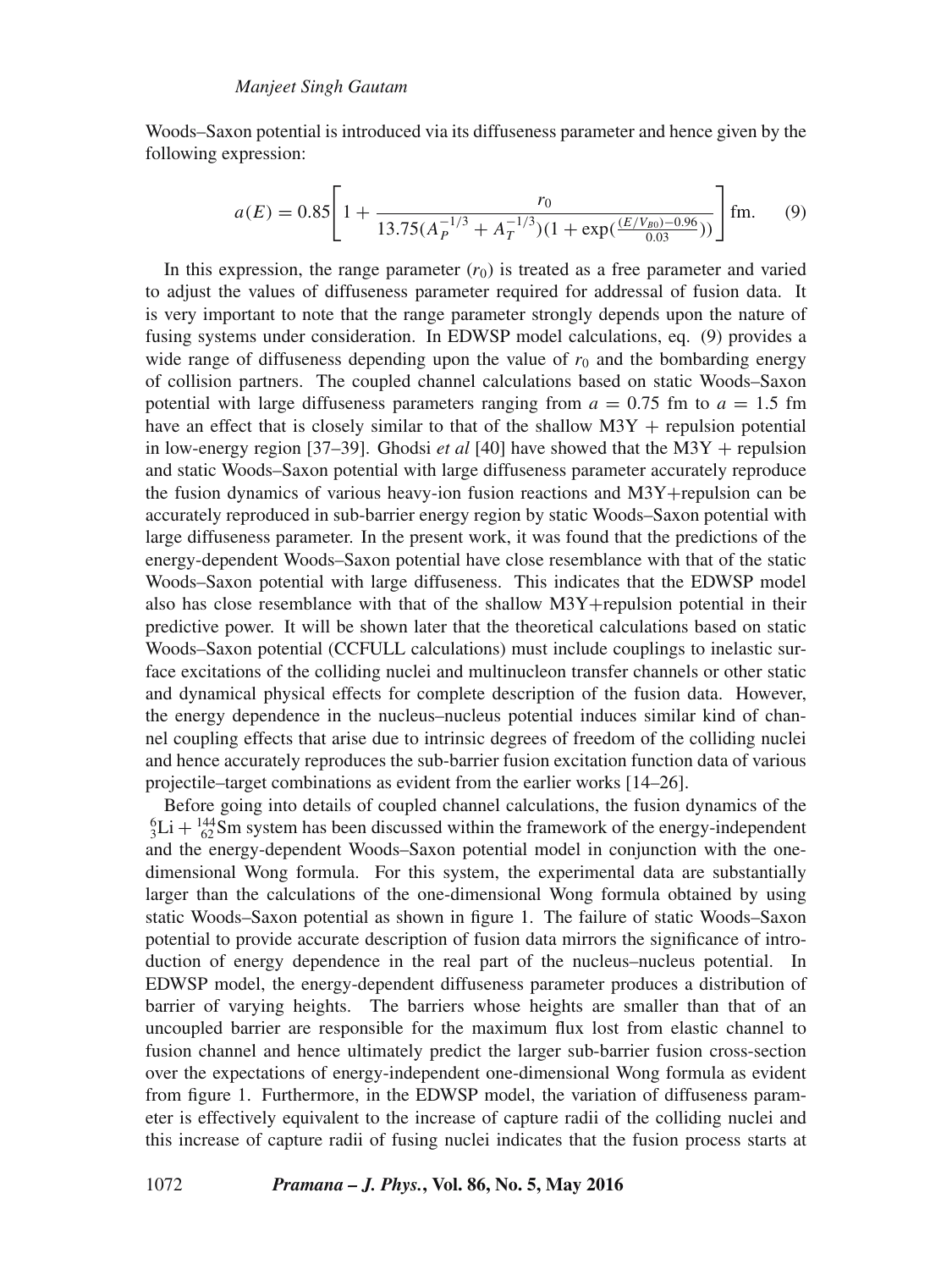

**Figure 1.** The fusion excitation function of the  ${}^{6}_{3}\text{Li} + {}^{144}_{62}\text{Sm}$  system obtained by using static Woods–Saxon potential and the energy-dependent Woods–Saxon potential (EDWSP) model along with Wong formula. The theoretical results are compared with the available experimental data [31].

much larger internuclear separation between the collision partners [16]. Similar physical effects are also evident from the coupled channel analysis of this system which will be discussed in figure 2. Similarly, the coupling between the elastic channel and internal degrees of freedom of fusing nuclei effectively increases the capture radii of the reactants and significantly enhances the fusion cross-section in near-barrier and subbarrier energy regions. In EDWSP model calculations, at below-barrier energies, the value of the diffuseness parameter is the largest  $(a = 0.93$  fm) resulting in the lowest fusion barrier. This lowest fusion barrier is responsible for the maximum flux lost from the elastic channel to the fusion channel. As the incident energy increases, the diffuseness parameter decreases resulting in an increase in height of the corresponding fusion barrier. In the above barrier energy regions, wherein the fusion cross-section is almost insensitive to various channel coupling effects (internal structure of the colliding nuclei), the value of diffuseness parameter gets saturated to its minimum value  $(a = 0.85$  fm) and hence produces the largest fusion barrier. In EDWSP model calculations, for this system the diffuseness parameter  $a$  varies from  $a = 0.93$  fm to 0.85 fm in the energy range from  $E_{\text{c.m.}} = 15 \text{ MeV}$  to 40 MeV. The value of depth parameter  $(V_0)$  comes out to be 32.63 MeV, while the range parameter  $r_0$  is kept fixed at 1.040 fm. Barrier characteristics such as barrier height, barrier position and barrier curvature are 25.51 MeV, 9.80 fm and 5.04 MeV respectively.

The coupled channel analysis of fusion of the  ${}_{3}^{6}Li + {}_{62}^{144}Sm$  system, wherein inelastic surface excitations are dominating, is discussed in figure 2. In the coupled channel approach, the depth of 48 MeV is used instead of 47 MeV as taken by Rath *et al* [31], so that coupled channel calculations do not overpredict the experimental data in sub-barrier energy regions. The low-lying surface vibrations in the target nucleus, which are included in the coupled channel calculations, are  $\beta_2 = 0.110$ ,  $E_2 = 1.660 \,\text{MeV}$  and  $\beta_3 = 0.210$ ,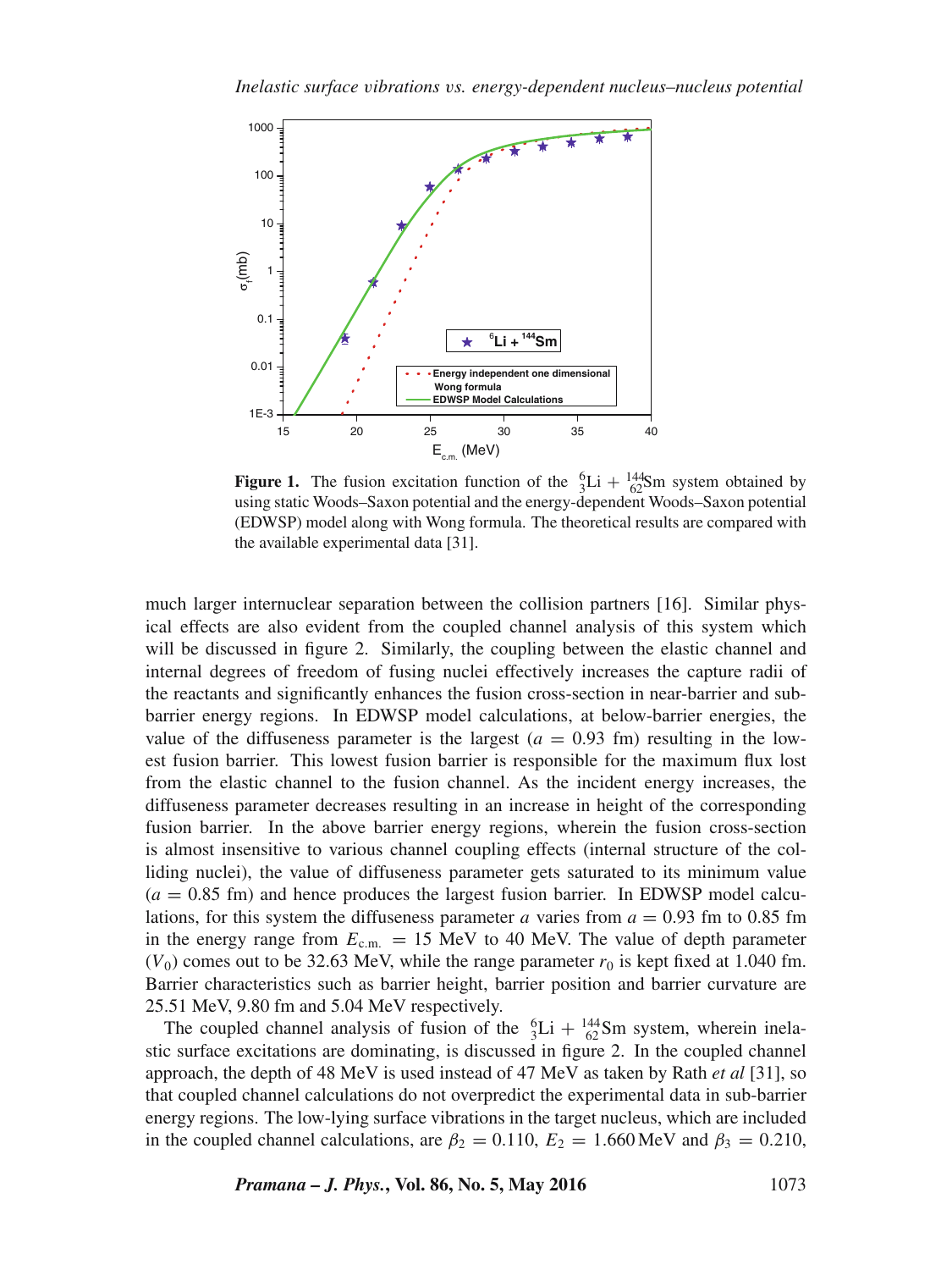

**Figure 2.** The fusion excitation function of the  ${}_{3}^{6}Li + {}_{62}^{144}Sm$  system obtained by using coupled channel model and the EDWSP model. The theoretical results are compared with the available experimental data [31].

 $E_3 = 1.810 \,\text{MeV}$ . Keeping the projectile as inert, the coupling to the inelastic surface excitations such as one-phonon couplings  $2^+$  and  $3^-$  vibrational states along with their mutual coupling of the target nuclei enhances the fusion cross-section to that of onedimensional barrier penetration model. Such couplings reasonably reproduce the fusion excitation functions data of the  ${}^{6}_{3}\text{Li} + {}^{144}_{62}\text{Sm}$  system in the whole range of energy. Further addition of two or more phonons of the octupole vibrations in the target seems to be undesirable and the sub-barrier fusion enhancement with respect to one-dimensional barrier penetration model can be ascribed to single phonon vibrational states of the target nucleus. It is worth mentioning here that there are large deviations between coupled channel calculations and the experimental data in the above-barrier energies, while such discrepancies are minimized in the EDWSP model calculations. The suppression of fusion data at the above-barrier energies can be correlated with the break-up effects of the projectile due to its low binding energy  $(BE = 1.475 \text{ MeV})$ . The projectile is the loosely bound nucleus and because of the break-up of the projectile in the entrance channel, there is reduction of incoming flux going into fusion channel. Therefore, the above barrier fusion data are suppressed with respect to the coupled channel calculations by a factor of 32%, while this suppression factor is minimized in the EDWSP model calculations. The above barrier fusion data are suppressed with respect to EDWSP model calculations by a factor of 25% which is smaller than that of 32% reported in ref. [31].

In literature, various coupled channel models predicted that the couplings of the relative motion with the internal nuclear degrees of freedom of the reactants produce a distribution of barriers of varying heights and the passage through the barriers whose heights are smaller than that of uncoupled Coulomb barrier is more probable. This ultimately enhances sub-barrier fusion cross-section by several orders of magnitude over the expectations of the one-dimensional barrier penetration model. Similarly, the EDWSP model produces a set of barriers of varying heights and reasonably addresses the fusion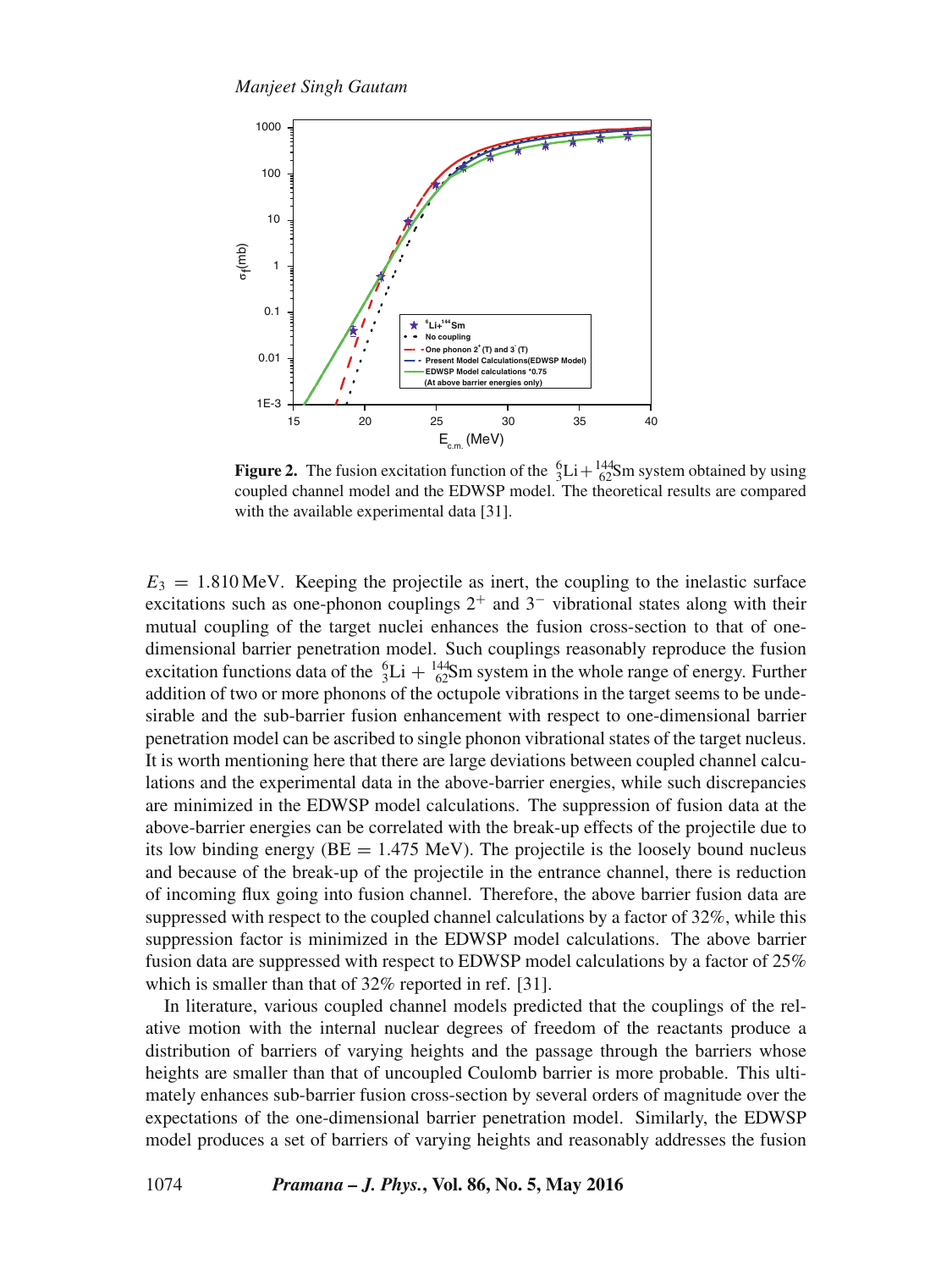enhancement at sub-barrier energies. Furthermore, the energy dependence in Woods– Saxon potential simulates various kinds of static and dynamical physical effects that arise due to the internal structure of the colliding nuclei. The failure of the standard Woods– Saxon potential model in conjunction with the one-dimensional Wong formula to provide accurate description of sub-barrier fusion dynamics looks after the significance of introduction of energy dependence in nucleus–nucleus potential. Therefore, different kinds of channel coupling effects with regard to the sub-barrier fusion enhancement, whether mirrors an accurate picture of fusion process or simply mocks at the inconsistency of static Woods–Saxon potential, is still not clear and requires more intensive theoretical and experimental investigations.

This paper summarizes the limitations of static Woods–Saxon potential model and the applicability of the EDWSP model to describe fusion dynamics of the  ${}^{6}_{3}\text{Li} + {}^{144}_{62}\text{Sm}$  system. The systematic failure of the static Woods–Saxon potential to provide an accurate explanation of fusion enhancement of this system clearly indicates that the energy-dependent nucleus–nucleus potential (EDWSP model) seems to be an alternative approach to address fusion enhancement in below-barrier energy regions. Furthermore, the above barrier fusion data are suppressed with respect to the EDWSP model calculations by a factor of 25% which is smaller than that of 32% with respect to the coupled channel calculations as reported in ref. [31]. This suppression of fusion data at above-barrier energies can be correlated with the break-up effect of the projectile due to its loosely bound nature. In EDWSP model calculations, larger values of diffuseness parameter ranging from  $a =$ 0.85 fm to 0.93 fm are required to account for the observed fusion enhancement of the  ${}^{6}_{3}\text{Li} + {}^{144}_{62}\text{Sm}$  system. In literature, it has been well established that M3Y + repulsion and static Woods–Saxon potential with large diffuseness parameter induce similar physical effects in sub-barrier energy regions and thus the effects of  $M3Y$  + repulsion potential can be accurately entertained by the static Woods–Saxon potential with an abnormally large diffuseness parameters ranging from  $a = 0.75$  fm to 1.5 fm. The successful explanation of fusion dynamics of the  ${}^{6}_{3}Li + {}^{144}_{62}Sm$  reaction within the framework of the EDWSP model calculations indicate that the energy dependence in the Woods–Saxon potential reflects similar characteristics of heavy-ion fusion reactions as deduced from the  $M3Y+repulsion$ potential and the static Woods–Saxon potential with large diffuseness parameters ranging from  $a = 0.75$  fm to 1.5 fm.

#### **Acknowledgements**

This work was supported by Dr D S Kothari Post-Doctoral Fellowship Scheme sponsored by the University Grants Commission (UGC), New Delhi, India.

### **References**

- [1] M Beckerman, *Rep. Prog. Phys.* **51**, 1047 (1988)
- [2] W Reisdorf, *J. Phys. G* **20**, 1297 (1994)
- [3] M Dasgupta *et al*, *Annu. Re*v*. Nucl. Part. Sci.* **48**, 401 (1998)
- [4] A B Balantekin and N Takigawa, *Re*v*. Mod. Phys.* **70**, 77 (1998)
- [5] L F Canto *et al*, *Phys. Rep.* **424**, 1 (2006)
- [6] K Hagino and N Takigawa, *Prog. Theor. Phys.* **128**, 1061 (2012)